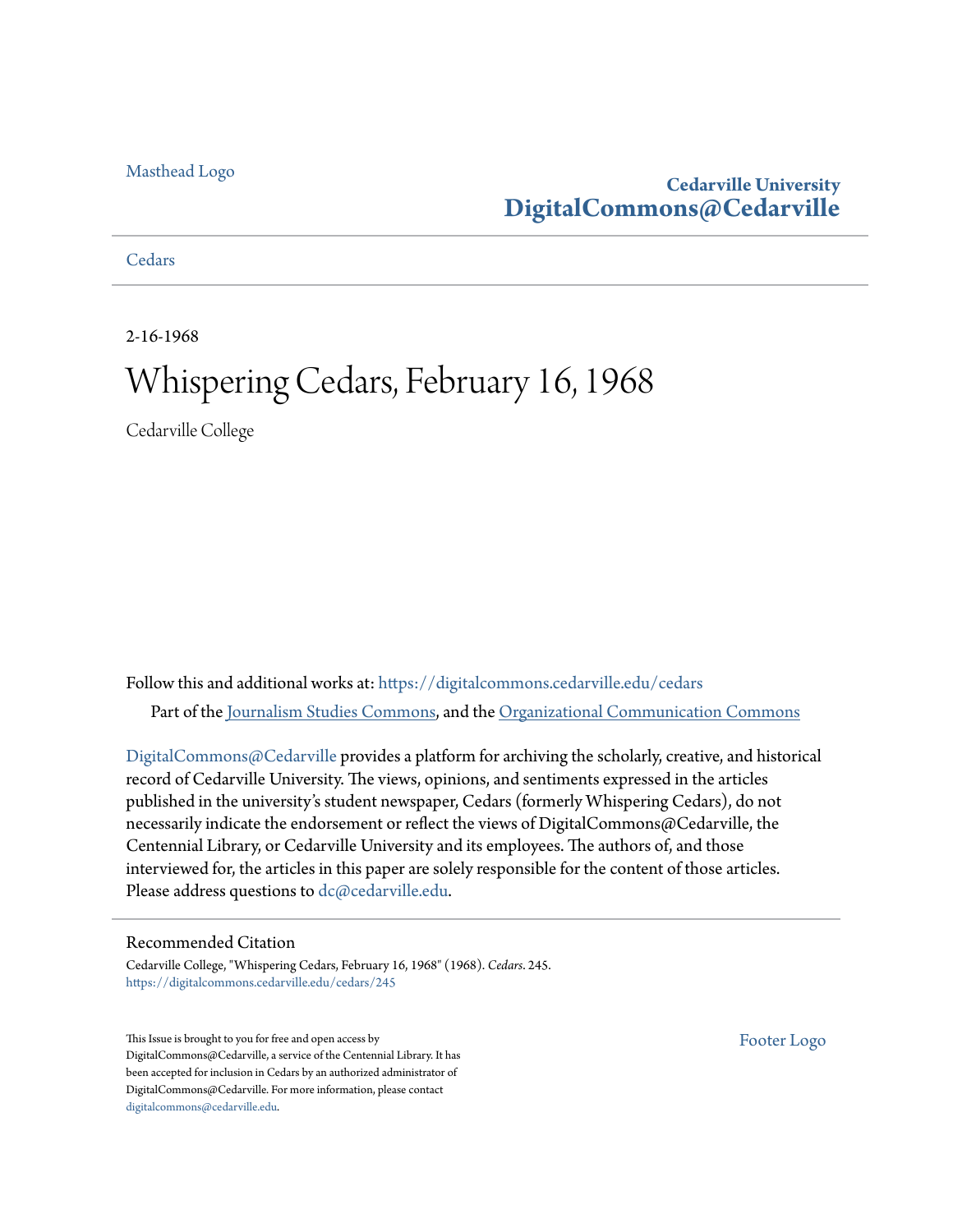

# WHSPERING GEDARS

Volume 19 No. 3 Cedarville College, Cedarville, Ohio

Not a "Dear Abbey" column, ACTION LINE exists to help solve misunderstandings, difficulties, and problems of more technical nature that happen between, to, or with students, faculty, and administration. An inner campus function, ACTION LINE exists to help the individuals involved by giving a non-partisan qualified answer in trying to solve difficulties. Contact Bob Shultz in "Upper Patty" or through innercampus mail. All letters must be signed by one or more parties.

### Dear Action Line:

Some of the big mouths in the cafeteria have been wondering where the school keeps their soup spoons.

### Helen Jean Moose

Ans. - The school has no soup spoons and there are no funds avail-The school has no soup spoons and the present time. However, if this able for the purchase of such at the present time. However, if this is found to be a problem with many students, action will be taken.

### Dear Action Line:

We, the habital drinkers of Maddox Hall, would like to pose <sup>a</sup>question to anyone who will listen and especially to someone who can give us an answer. Has Maddox Hall been de-<br>clared "dry"? Many of the pop machine addicts are going broke in an effort to quench an insatiable thirst. That we are at an unfair disadvantage is known by all who heard the treasurer's report of Student Council in chapel when it was stated that the "heavy drinkers at Maddox Hall" were keeping a steady flow of income to the treasury of the Student Coun-<br>cil. We ask you, "Is this fair?" Action must be taken! Know-<br>ing that addiction has caused the ruination of many lives, we strongly recommend that water fountains be placed at Maddox Hall. We maintain that these be strategically installed in each of the laundry rooms, each of the concession rooms, the recreation room, and the main lounge. Won'

### Jo Ann Waltz

Ans. Ans. — There are two reasons for the absence of drinking fountains in Maddox Hall. First the water lines are cemented in making them inaccessible. Secondly drinking fountains cost \$150 each, which is more than present funds allow.

### Dear Action Line:

A short time ago, I was informed of your newly formed<br>service for this college (which has been anxiously awaited<br>by some unfortunate individuals), allowing for suggestions<br>to be made pertaining to the inadequacy of college since I have been enrolled into the category of the "unfor-tunate individuals." I plead with you to hear my case, consider it as being qualifying to your worthy cause, and feel that true sorrow Christians have for their brethren in dis-<br>tress. My story is short but painful; told with a firm conviction that such pain (physical and emotional) as has been inflicted upon me is needless. With your heart in such a rare emotional state, I relate to you my experience.

The day had been a normal one, all things occurring in<br>their usual manner. Breakfast had been fine, not consider-<br>ing the food eaten, only remembering the rewarding time of<br>fellowship at this early, but friendly hour. The

upon me and reposition. Such a day it was!<br> Yet, the best was yet to come! Little did I know of the "goodies" in store for me. Had I known of my due sur-

Thanks goes to the senior class who used their ingenuity to contribute one of the most practical gifts ever<br>given to the school. A gift <sup>g</sup>iven to · the school. A gift which Cedarville st u dents will be watching for years to  $come \ldots$ 

student day; however, the<br>number expected this year would make accommodation difficult.

(Continued on page 4)



his college choice."<br>As a part of development<br>and recruitment, letters have been sent to alumni and pastors inviting interested students to visit the campus.



### By BYRON SHEARER

The famous balcony scene<br>from "Cyrano DeBegerac" will be presented in an exciting program further studded with poetry of the fanciful, poetry of the sublime, and poetry of the macabre.

As chairman of the Division of Language and Literature at Cedarville, Dr. Reed holds several degrees, including a<br>Masters from Bowling Green



# $S$ *eniors Leave Gift*

There is about one minute to go in the game and the excitement is mounting!!!<br>The Cedarville Yellow Jackets and the opposing team are tied!! All of a sudden the officials call a time out. The clock has stopped!! The rest of the game must be played by the use of a stop watch.

This year's senior class gift will remedy that situa tion. Hopefully before the basketball season is over, the games will be timed by two new score boards, not just one. The senior class has purchased one of the

boards and the school has purchased the other one.

The two new score boards will be a welcome addition of the gymnasium taking the place of an outdated board, which frequently needs repair. The old score board will be conveniently con verted into an outdoor score board, and used during the soccer games.

of improvement such as, an-<br>nual reports from standing committees and reports from academic divisions and administrative departments.

He expressed interest in<br>the progress toward the approval of training secondary<br>education teachers and viewed this as a significant step toward eventual consideration for regional accreditation.

# *Feb. 23 Nears!*

## '8y JANET PHENIX

In years past February 23 has come and gone with a importance has been attached to it other than the fact that it is Albert and Zelma Bonburg's wedding anniversary. However, after this February 23, it will probably be a nationalized date.

Since last fall the men in upstairs Patterson dormi $tory$  - alias the "Pumpkin" have been planning what they term will be the most unusual event of the year. "Remember When" is the story of the gallant men in Upper Patty and will depict a typical · day in their adventuresome lives. The program is not a

> richment and dramatic ap- <sup>84 units of blood, of these,</sup><br>preciation will be sponsored Cedarville College students Give an hour to help save <sup>a</sup>life. It isn't as hard as it sounds when you remember that the Red Cross will be on campus Feb. 29, takingblood donations from Cedarville College students' Recruiters will be around to each room in the dormitories signing up donors. The Cedarville College Library Audio-VisuaJ Room will be the center for the giving, 11 a.m.-5 p.m. Students under age 21 must have parental permission. Giving blood is more than an act of public service. There is a dual benefit accrued from donating blood. The donor and his immediate family are entitled to free blood anywhere in the U.S.<br>or Canada, for one year following the donation of blood. Along with the reward offered by Red Cross, Student 25¢ gift certificate to all student donors to be used in the College Snack Shop. During 1967, Cedarville and Jamestown residents donated 84 units of blood, of these, gave 80 of those units. So there is a record to break!

variety show, not a recital, and not a play, but rather <sup>a</sup> combination of all of these. The night will be a revelation of previously hidden talent as the boys of U.P. make their debut.

For reasons known only to those involved, the program will start precisely at 7:59 after which no one will be admitted until 8: 10. The evening will reveal to the world<br>and to Cedarville College a unique and well-known personage who has neverbefore made such a public appearance. This in itself is said to be worth paying money to see.

February 23 is anotherCedarville first; in fact, I hear even Albert and Zelma are going!

Reed Reads at Home

### By PAT FRANCE

A delightful evening of in terpretive reading and dramatic speech will be rendered by Dr. John Reed in Alford Auditorium at 8 on the night of February 16. Dr. Reed's<br>presentation will include selections of prose and poetry.<br>He masterfully performed these earlier this school year as a part of the Artist-Lecture Series of Grand Rapids Baptist Bible College.

# *Prospects Size Up C. C.*  By BRYAN LARSEN

"Prospective student visitation will be on a group or individual basis this year," said college registrar, Mr.<br>C. B. Hurst, last Wednesday. Previously Cedarville College sponsored a prospective

High school juniors and sen iors are encouraged. to arrange to visit the campus so that they may attend some extra-curricular event. Mr. Hurst expressed the desire that visitors attend classes as well.

Mr. Hurst said, "If students can be persuaded to visit our campus they usually react favorably and seek admission. The campus visit is <sup>a</sup> means of helping the student make a firm decision as to State University and a Ph.D. from Ohio State University.<br>Dr. Reed, a former pastor and high school teacher, is in constant demand for speaking engagements at church functions, youth rallies and banquets, and commencement exercises.He also holds the rank of Major, as a chaplain in the Ohio Air National Guard.

 This evening of social enby the Student Council Social-Cultural Committee.

February 16, 1968



# :Arbaugh Visits Campus By LINDA RIGGS

Dr. George Arbaugh, the consultant of Cedarville

College from the North Central Accrediting Association, arrived on the campus on<br>January 23. He spent the January 23. He spent the following day in conference with several groups. He met with these committees: curriculum, educational pol- icies, library, student affairs, and administrative. He also had many casual conversations with students, faculty and staff.

Dr. Arbaugh was generally <sup>p</sup>leased with the progress being made in physical fa cilities as well as in the academic program. He was especially interested in the constantly expanding pro-,gram of Christian service. He suggested several areas

 Looking ahead, Dr. Arbaugh stressed the importance of progress in the areas offaculty, facilities, and finances.

The general outlook is good, but much remains to be done. Dr. Arbaugh is merely <sup>a</sup>con- sultant; he makes no decisions on his own. He will advise Cedarville College<br>when he feels we are ready to make application for candidacy, which is the first step toward regional accreditation.

# *Blood Donors Are Wanted*

### By BOB ALLEN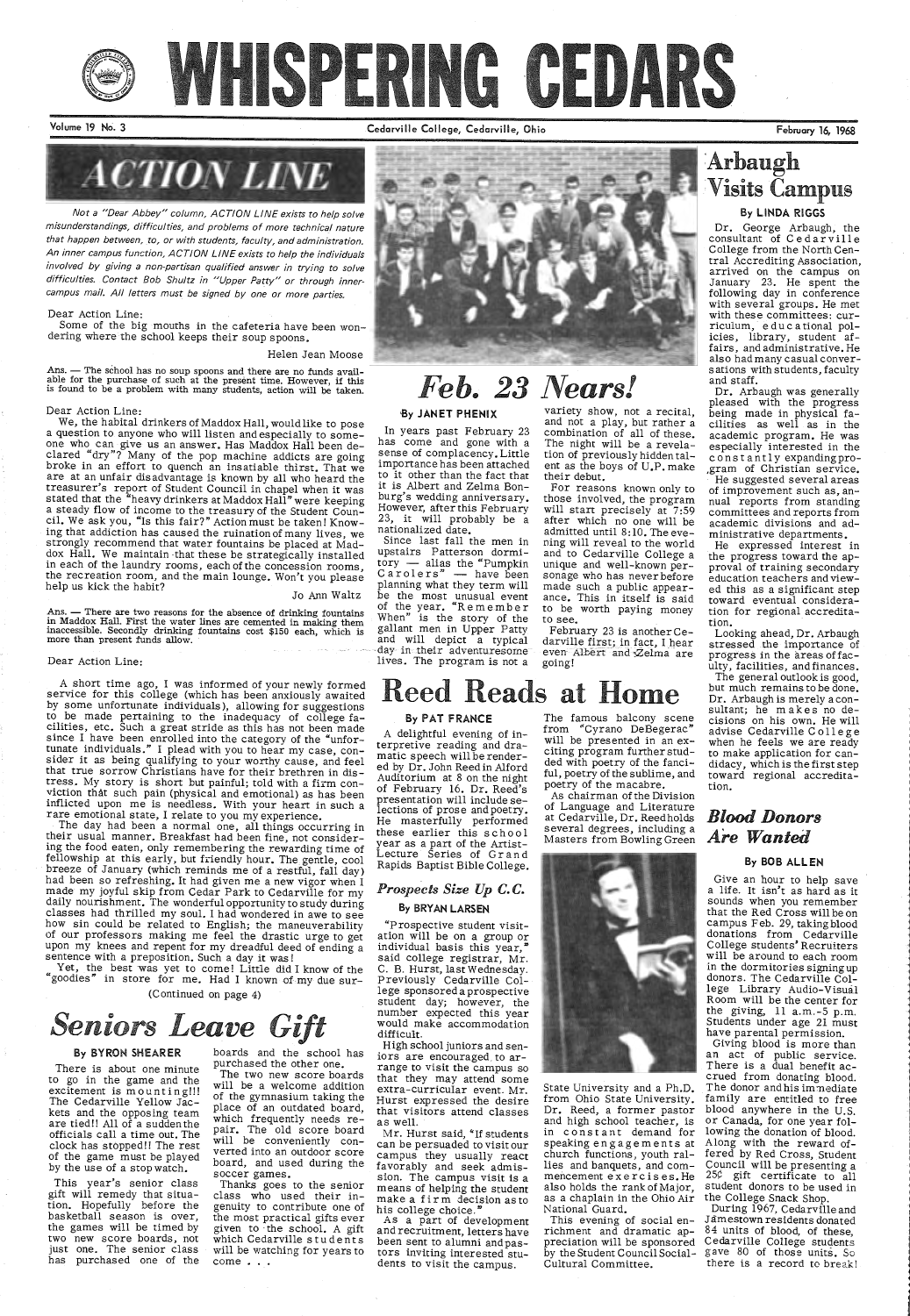# Senior Spotlight

### By LINDA RIGGS

"At Cedarville I didn't find pected, but  $\check{I}$  found a lot of great things that I didn't ex pect." This is how senior, Tom Biller evaluates his personal experiences here at Cedarville.

Tom hails originally from Gary, Indiana, but when he was nineteen he moved with his younger brother, Douglas, and his mother and father to Now Tom describes himself as a city boy gone country. ' Tom has musical talents

that have displayedthem-<br>selves throughout his life.<br>As a freshman in high school<br>he won first place in a region-<br>al piano contest, then placed<br>first in the state. After grad-<br>uating from high school in<br>1964, Tom came to C ville College, largely because of his youth direc tor's influence. Tom admits marrying Marty White, a uating from high school in partment Store as manager 1964, Tom came to Cedar- of the shoe department, while College, largely be- Tom's future plans also in-<br>cause of his youth direc- clude a wedding. He will be tor's influ

Cedarville. Then during his sophomore year he broke his neck in a serious car accident. In the time he spent recovering he became a pro-<br>fessional folk singer visiting coffee houses in Gary, In-<br>diana and Chicago, Illinois.<br>Tom returned to Cedarville in February of last year because he felt he owed his allegiance to the school since so many of the students and faculty had been so kind to him after his accident.<br>Tom has a double major in

music and psychology and will be graduating at the end of the winter quarter. He has been accepted at Central State University third quarter to begin graduate work in psychology. Tom is present-<br>ly employed at Wren's De-August.

One great characteristic of<br>reality is "PAIN", an elongated incessant pool of pain, that cuts off my air of life, bringing a void which will never be filled. I look for an escape, like a child running to his benevolent mother who waits with compassion and susceptibility. At first I find<br>no escape, instead, only a repulsive and hideous beast called reality staring me in the face, telling me that <sup>I</sup> must face facts and truths. In my lunacy, I recognize that reality is the state or quality of being real. Real is the actual, or the existing and no matter what I do, pain drives me to look frantically for <sup>a</sup>means of escape. The fact that I desire to change these truths and<br>cannot beats endlessly through my senses as the feverish sounds of an Indian war drum, which grows and

Mike Woodend

grows with time. Life has<br>become trivial without value. for I cannot change reality and I cannot face it either. In my torturous state, with the high pitch of the clamorous drums of reality pounding in my brain, I hear <sup>a</sup>faint word which I find myself unconsciously leap- ing out to grab: ESCAPE I I must, but where?

Then, like a bewildered<br>dream, the drums pounddream, the drums pound-<br>ing in my head beganto fade.<br>Everything became calm and oblivious. The living object<br>I so much wanted was all of <sup>a</sup>sudden mine. I felt jovial and vivacious. Reality no longer had me in its awful grip. In veneration I asked;<br>"What's your name?" He answered; "Just call me the world of fantasy"! AH. . .<br>I could twist facts and truths at my convenience to satis-

State<br>By DEANE ALLEN qualities of genuine pride for and therefore immature, if ing object and tranquility. I<br>The solution to the prob-<br>a positive outlook; or does the conformity were not forth-<br>lem of apathy on campus it o fy my des ires. AH. . . ALAS!! I had jurisdiction<br>over reality. My heart sang

 $R^{\text{P}}$  OP<sup>\*</sup> Oh, no, REALITY!!<br>Reality sometimes plays<br>this dreadful cycle on me,<br>bringing a diminishing amount of ambition towards the future. we as individuals when ceasing to exist do not curb or stem the flow of reality and it's effects on the human world; instead, the<br>world plows along in its sluggish course through the<br>universe carrying the facts<br>and truths of reality with<br>little concern about the past.<br>When confronted with the



lips, Connie O'Shell, Patti

Sears, Rich Mitchell, Byron<br>Shearer, T. I. Evans, Linda<br>Riggs.

does not lie with one student<br>and is too complex to be<br>solved overnight. The Feb. 2 article on Apathy identified the problem and evaluated it in some of its more basic and serious forms; hence it will be within this framework that one solution will be pro- vided.

*The Paroxysm of Reality* 

and therefore immature, if conformity were not forth coming.<br>And yet there are cases

(this is a minority trend) of rebellion, disrespect for au-<br>thority and peers, rowdism, and negative outlooks on campus. Not every student<br>at Cedarville is proud of the institution and the principles<br>it endorses. It becomes evident, then, that as students<br>we must start caring about things around us, about the stand we are being identi- fied with by coming to Ce- darville, and about our attitudes while we are enrolled here.

North Korea has forcibly<br>taken an electronically<br>equipped intelligence vessel<br>of the "greatest nation" in the world and the U.S. is still minus one Pueblo. May- be her ship did violate North Korean waters; then Korean demands of a U.S. apology are justified. If the ship nev-

er violated North Korean waters, and so Washington<br>has avowed, recovery is<br>mandatory. One crewman has died from the North Kor ean capture. Will the U.S. al-. low her citizens to be so murdered? Weakness in this instance would encourage<br>similar action by anynation.<br>The threat of war enshrouds this incident as North Kor ea has also attempted to as- sassinate South Korea's president. Does the fear· of war keep U.S. from procuring a just settlement? Must the U.S. secure a conference with every pirate in the

# Comrnittee Takes Issue

In the February 2, 1968<br>issue of Whispering Cedars,<br>Mr. Jenista devoted his "Filipino Forum" to an analyzation of the student discipline committee, the DC 6. For the most part, there<br>were some very valid criticisms made which are pertinent to the committee. The problem of Dean Mcintosh serving in several contradictory capacities on the committee is an issue which involved. This is an area in<br>which the students might possibly see changes made. The committee is not of such <sup>a</sup> nature that it cannot be adjusted to better serve the needs of the student body. But Mr. Jenista also seems

to have made a very unjust<br>accusation, one which the committee cannot let pass unchallenged. It was said of the committee: "Those with experience on the DC 6 or<br>before it voiced strong opinions that the Dean is a controlling influence in presen- tation of a case and is subsequent deliberation." The subtle yet prevailingcampus attitude which this article brings to light can no longer go unheeded by the commit tee. At no time does Dean Mcintosh try to railroad <sup>a</sup> decision through the  $DC 6$  - and perhaps more important - at no time would he be allowed to do so by the com-<br>mittee if he should try! If<br>this were the case the com-<br>mittee could easily be dissolved, and all punishment could be meted out through notes from the student per- sonnel office.

The re-evaluation of attitude must be considered as<br>a primary part of such a solution. Everyone has a cer-<br>tain attitude which he either<br>knowingly or unknowingly broadcasts to his classmates. Is it fitting? Does it have

Contrary to the misguided<br>opinion of the majority of the student body, Dean Mc-<br>Intosh says very little during<br>the committee's discussion<br>of evidence presented, and his desire for penalty is the last to be heard. The committee is at complete liberty to follow their consciences, which is the procedure always followed. It has hap- pened in more than one instance, that the committee has reached a decision in opposition to that asked for by the prosecutor.

Although we felt it neces-<br>sary to answer this thought of Mr. Jenista's, we thank him for his article. All too often, students let problems which they have passed by unanswered, and thus misunderstood. Filipino Forum has<br>established a healthy prece-<br>dent of questioning which<br>hopefully occurs in the minds

world? It will be remembered that Tripolian piracy met with a swift end and the destruction of the Maine pre-<br>cipitated the Spanish Amer-<br>ican War.

If the threat of major war \_l].\_as led the *U.s:* to avoid justice, is this not a double standard of principle? A sort of situation ethics? If the U.S. has either lied to cover up a violation or failed to maintain justice for fear,<br>then what motivates her for-<br>eign policy? Certainly not principle. Perhaps Wall<br>Street? That is worth dying<br>for?

qualities of genuinepridefor Old Cedars; does it assume a positive outlook; or does<br>it ooze rebellion, disrespect and condemnation for peers<br>and authority? Criticism and<br>the desire for revision or improvement are student legacies. However this right is only effective when attitudes are within proper per- spective and appropriate channels are followed. Rules are set down as a standard to which adherence must be enforced if this institution is to survive. As students we have subjected ourselves to conformity to the concepts of this institution by our registering here. Hence, a student would be inconsistent

In considering a solution for campus apathy our spiritual



(Continued on page 4) think? (Continued on page 3)<br> **Politically Speaking** By Rich MITCHELL

Last Friday Pi Sigma Nu<br>sponsored a banquet along<br>the nautical theme of piracy.<br>The captured ship, bearing<br>the speaker's table, was formerly named the Pueblo. We were again reminded of the infamy of the recent act of<br>piracy on the high seas.

arduous and detestable side of reality, my first reaction<br>was to escape and flee. Is this right? No! Let us face and adapt to it. What do you think?

(Continued on page 3)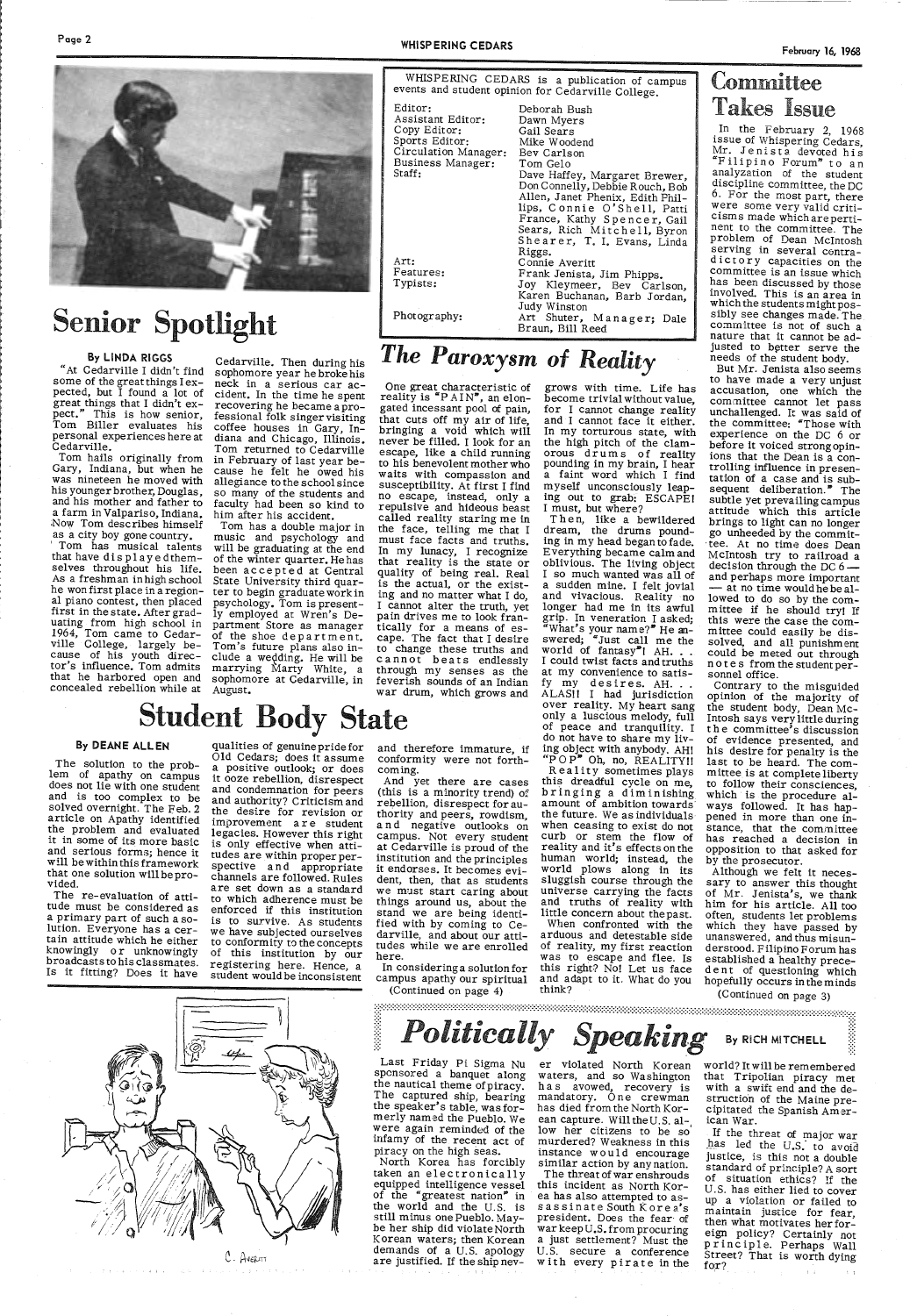That special extra day in Leap Year is coming up again. To celebrate it, SBP is planning an all-school<br>Sadie Hawkins Party intypical Lil Abner style on Thursday, February 29, in the student center gymnasium. SBP co-chairmen Ken Muck and Tim Warren hope to have<br>hunting licenses printed up for the girls to purchase to gain entrance to the party.

# SBP Plans Include Sadie Hawkins Party

# *Operetta Success l*

### By EDIE PHILLIPS

The evening's program will be divided into three sections. It will open with games, such as Giant Drop-the Hand-

# Science Gets Bolster

### By CONNIE O'SHELL

NILSON-BONE Florists

Cedarville College's chemistry major has been reestablished in lieu of the addition of Mr. Larry Hel mick to our faculty at the beginning of the spring quarter in March. Mr. Helmick attended Cedarville where he ·participated in Fellowship for World Missions and was <sup>a</sup>member of Alpha Chi and the Chapel Choir. He grad uated from C e d a r vi 11 e in 1963 with a B.S. in physical science. At present he is looking forward to receiving his Ph.D. from Ohio University in June of this year.<br>His special field is organic chemistry and he has had several articles published<br>in the "Journal of Organic Chemistry" and has an im-<br>pressive and enigmatic title to the layman: "The Acid and Base Catalyzed Deuterium-Protium Exchange of Some Polyazaindenes." He will be assisting Dr. Baumann in teaching chemistry courses. Mr. Helmick is originally from Traverse City, Michihis wife and child in Athens, Ohio where he is active in the South Canaan Baptist Church.

| <b>FRESH FLOWERS</b>       |           |
|----------------------------|-----------|
| HURLEY'S PLORIST           |           |
| 544 West Main              | Xenia, O. |
| Phone 372-8871 or 372-0852 |           |

kerchief, played with fifteen handkerchiefs. Also, the ladies will be given the opportunity to test their skill in a lasso contest where they must lasso and "brand" their dates. Following the games, <sup>a</sup>group of skits, centered around the Sadie Hawkins theme, wiil be presented. The evening will close with light music for the couples' listening enjoyment. Ken and Tim encourage every girl to take advantage of this opportunity which comes only once every four years and come to the party

> This coming summer is no exception to the rule, for the college is sponsoring two groups. First of all the Victors T r i o, including Margaret Anderson, Darlene Fitch, Laura Taylor, and Ester Greenwood, their ac-

the 29th.



### By DON CONNELLY

Old maid playing pirates, a twenty-one-year-old, a fiveyear old, a forty-seven-year old pirate, a fake orphan, a Major General and his ten<br>daughters, and a group of chicken-hearted policemen indulged in a whimsical plot in the Pirates of Penzance by W. S. GilbertandA. Sullivan.

striving  $-$  doing  $-$  achiev-<br>ing. . . . (DSJ) The Greek societies have been working very hard, not just for themselves but for the whole school. And if they make you happy, then they are happy. happy, then they are happy.<br>Take for instance the Pi Sigma Nu banquet, "Pirate's<br>Paradise" — lots of planning and hard work went into it to make it a success. The decorations, ship (Pueb-· lo), pirates, and a treasure island plus entertainment carried out the theme well. Thanks to all the members for a job well done from all who attended.

Each member of the two groups, receives a stipend for the following school year.<br>This year it will be larger<br>than usual, however, the groups will be bound over for weekend tours and engagements the entire school

year.<br>Although it is a very demanding job, requiring much practice and time, it is also very rewarding to all who participate.

The girls of Gamma Chi fellows of either Pi Sig or<br>Alpha Chi and so are hard at work on their banquet coming April 6. The theme<br>remains a secret but you can remains a secret but you can be sure it's a winner. Don't miss it!

Alpha Chi now has 76 memliterary society. But all will be put to work as the sponsor Cedar Day on May 11. It's sure to be one of the highlights of the school year. All classes and clubs are invited to help make Cedar Day a success and raise

Though the operetta seemed to go along quite well to the audiences of February 8 and 10, several difficulties were encountered which created problems for the case members. Many members discovered they were allergic to make up and more make up had to be used to cover up the outbreaks on the skin. Pirates discovered that their daggers were not made of steel when their points broke off. Several times actors who forgot words came up with their own. And Frederick found that the rock he was sitting on would not let go when he tried to stand up.<br>Principle characters were Lyle Anderson as Frederick, Jean King as Mabel, John Lee as the Major General, Kathy Cartner as Ruth, Ron Wita as the Pirate King, Gary Stutzman as Samuel, Dan Liechty as the police .sergeant, Cindy Cartner as Edith, Jean Risko as Date and Vian Meyers as Isabel. Directors were Paul VanderKoy, David Matson, and Robfe Ison and the operetta was accompained by Judy Hirshcy.



The student directors put <sup>a</sup>lot of work into their productions. They must plan all the staging, lighting, make-up, and costuming, as well as d ir ect the acting. Although<br>the plays are not finished

By EDITH PHILLIPS

# Choir Plans Itinerary

### By MARGARET BREWER

Laura Taylor, and Robie Students  $\text{Display}$ Ison, respectively. Coming scenes, from "Death of <sup>a</sup> <code>Salesman, $^{\text{\textsf{P}}}$ "Pygmalion."</code> and "The Life of Joan of Arc," will be given on February 13, 16, 20, and 23. Directors for these are Barb Grosh, Gerald Richardson, Tim Warren, and Jim Stockwell.

In the summer of 1959, Cedarville College sent its' first touring quartet as rep resentatives of the college to various churches of our association. One of the mem bers of that quartet is still with us, but not in the same position (even if he did cut second year German  $- 23$ times). Mr. David Matson, instructor of music and choir director, revealed that it was that summer "job" which w ould determine if other groups would follow. Evidently they did a fine job, because there has been at least one touring group each summer since that time.

> The Music Department also<br>supplies excellent specials for our chapel programs. These performances are an insight to the quality of music ·



companist. The girls will be traveling in the mid-west,<br>through Iowa, Michigan, Minnesota, Illinois, and Indiana. One of their stops will be Ilmo Camp in Illi nois. Their itinerary is not complete at this time.

Also touring will be the Guardsmen Quartet includ- , ing Lyle Anderson, Dennis Bunting, Ron Spieth, Phil Mohler, and Phil Senseney, accompanist. Although their itinerary is incomplete, they will be touring the eastern part of the U.S., from Ohio<br>to New York. They also will be spending time at a camp as well as in our G.A.R.B. churches. These are selected from requests coming to the school for musical groups.

*Series of Play Scenes*  Members of the Principles of Play Directing class are currently producing a series of single scenes from plays rected by Virginia Conant,

to meet one of their class requirements. Mrs. Miriam Maddox, instructor, stated<br>that each student is responsible for choosing, casting, directing, and producing one scene from a play. Theseare presented during the 8 class hour in Alford.

**Students Produce** 

In an open program to the student body on March 1, the class will present the three most outstanding scenes. There will be no charge for the evening's program starting at 7:30 in Alford. Anyone may attend both the evening performance and the individual presentations

# Musical Talents By DAN GILBERT

Several students talented in the field of music will introduce spring by their<br>sound of music-the Grand Recital, to be held Saturday evening, March 2, in Alford Auditorium. The spotlight of<br>this annual event will be<br>shared by music majors this annual event will be and other students who desire to exhibit their talent.